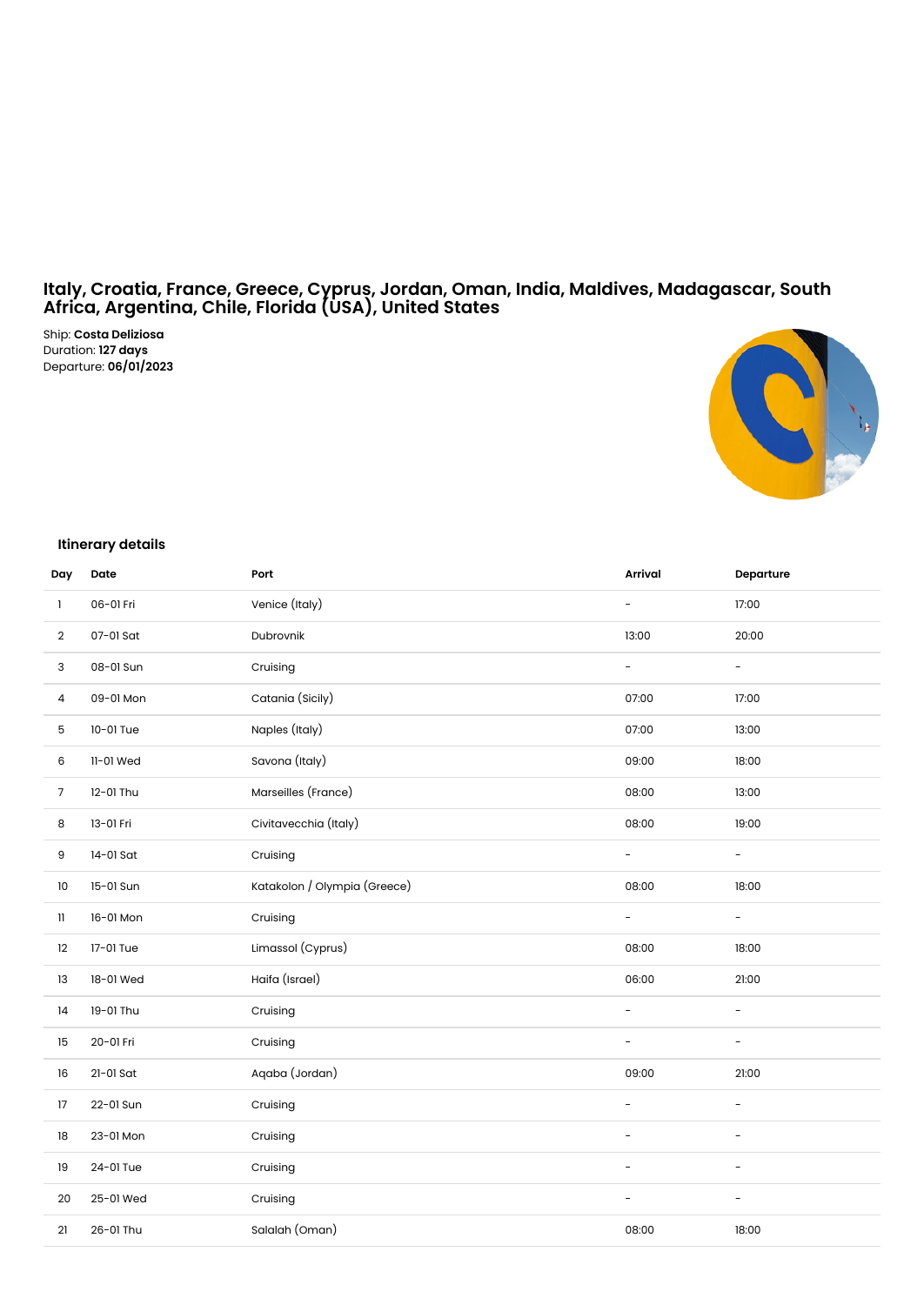| Day | Date      | Port                         | Arrival                  | Departure                |
|-----|-----------|------------------------------|--------------------------|--------------------------|
| 22  | 27-01 Fri | Cruising                     | $\qquad \qquad -$        | $\overline{\phantom{a}}$ |
| 23  | 28-01 Sat | Cruising                     | $\overline{\phantom{a}}$ | $\overline{a}$           |
| 24  | 29-01 Sun | Cruising                     | $\overline{\phantom{a}}$ | $\overline{\phantom{a}}$ |
| 25  | 30-01 Mon | Bombay/Mumbai (India)        | 08:00                    | $\overline{\phantom{a}}$ |
| 26  | 31-01 Tue | Bombay/Mumbai (India)        | $\overline{\phantom{a}}$ | 18:00                    |
| 27  | 01-02 Wed | Mormugao (India)             | 09:00                    | 21:00                    |
| 28  | 02-02 Thu | Cruising                     | $\overline{\phantom{a}}$ | $\overline{\phantom{a}}$ |
| 29  | 03-02 Fri | Cruising                     | $\overline{\phantom{a}}$ | $\overline{\phantom{a}}$ |
| 30  | 04-02 Sat | Male (Maldives)              | 08:00                    | $\overline{\phantom{a}}$ |
| 31  | 05-02 Sun | Male (Maldives)              | $\overline{\phantom{a}}$ | 14:00                    |
| 32  | 06-02 Mon | Cruising                     | $\overline{a}$           | $\qquad \qquad -$        |
| 33  | 07-02 Tue | Cruising                     |                          | $\qquad \qquad -$        |
| 34  | 08-02 Wed | Victoria (Seychelles)        | 09:00                    | 20:00                    |
| 35  | 09-02 Thu | Cruising                     | $\overline{\phantom{0}}$ | $\overline{a}$           |
| 36  | 10-02 Fri | Cruising                     | $\overline{\phantom{a}}$ | $\overline{\phantom{a}}$ |
| 37  | 11-02 Sat | Nosy Be (Madagascar)         | 08:00                    | 18:00                    |
| 38  | 12-02 Sun | Cruising                     | $\overline{\phantom{a}}$ | $\overline{\phantom{a}}$ |
| 39  | 13-02 Mon | Tamatave (Madagascar)        | 07:00                    | 14:00                    |
| 40  | 14-02 Tue | St.Denis - Le Port (Réunion) | 13:00                    | 20:00                    |
| 41  | 15-02 Wed | Port Louis (Mauritius)       | 08:00                    | 18:00                    |
| 42  | 16-02 Thu | Cruising                     | $\overline{\phantom{a}}$ | $\overline{\phantom{a}}$ |
| 43  | 17-02 Fri | Cruising                     |                          |                          |
| 44  | 18-02 Sat | Cruising                     |                          | $\overline{a}$           |
| 45  | 19-02 Sun | Richards Bay (South Africa)  | 08:00                    | 18:00                    |
| 46  | 20-02 Mon | Durban (South Africa)        | 07:00                    | 18:00                    |
| 47  | 21-02 Tue | Cruising                     | $\overline{\phantom{a}}$ | $\overline{\phantom{a}}$ |
| 48  | 22-02 Wed | P. ELISABETH                 | 08:00                    | 18:00                    |
| 49  | 23-02 Thu | Cruising                     | $\overline{\phantom{a}}$ | $\overline{\phantom{0}}$ |
| 50  | 24-02 Fri | Cape Town (South Africa)     | 08:00                    | $\qquad \qquad -$        |
| 51  | 25-02 Sat | Cape Town (South Africa)     | $\overline{\phantom{a}}$ | 18:00                    |
| 52  | 26-02 Sun | Cruising                     | $\overline{a}$           | $\overline{a}$           |
| 53  | 27-02 Mon | Cruising                     | $\qquad \qquad -$        | $\overline{\phantom{a}}$ |
| 54  | 28-02 Tue | Walvis Bay (Namibia)         | 08:00                    | 18:00                    |
| 55  | 01-03 Wed | Cruising                     | $\overline{\phantom{a}}$ | $\overline{\phantom{a}}$ |
| 56  | 02-03 Thu | Cruising                     | $\overline{\phantom{a}}$ | $\overline{\phantom{a}}$ |
| 57  | 03-03 Fri | St. Helena Jamestown (UK)    | 12:00                    | 18:00                    |
| 58  | 04-03 Sat | Cruising                     | $\overline{\phantom{a}}$ | $\overline{\phantom{a}}$ |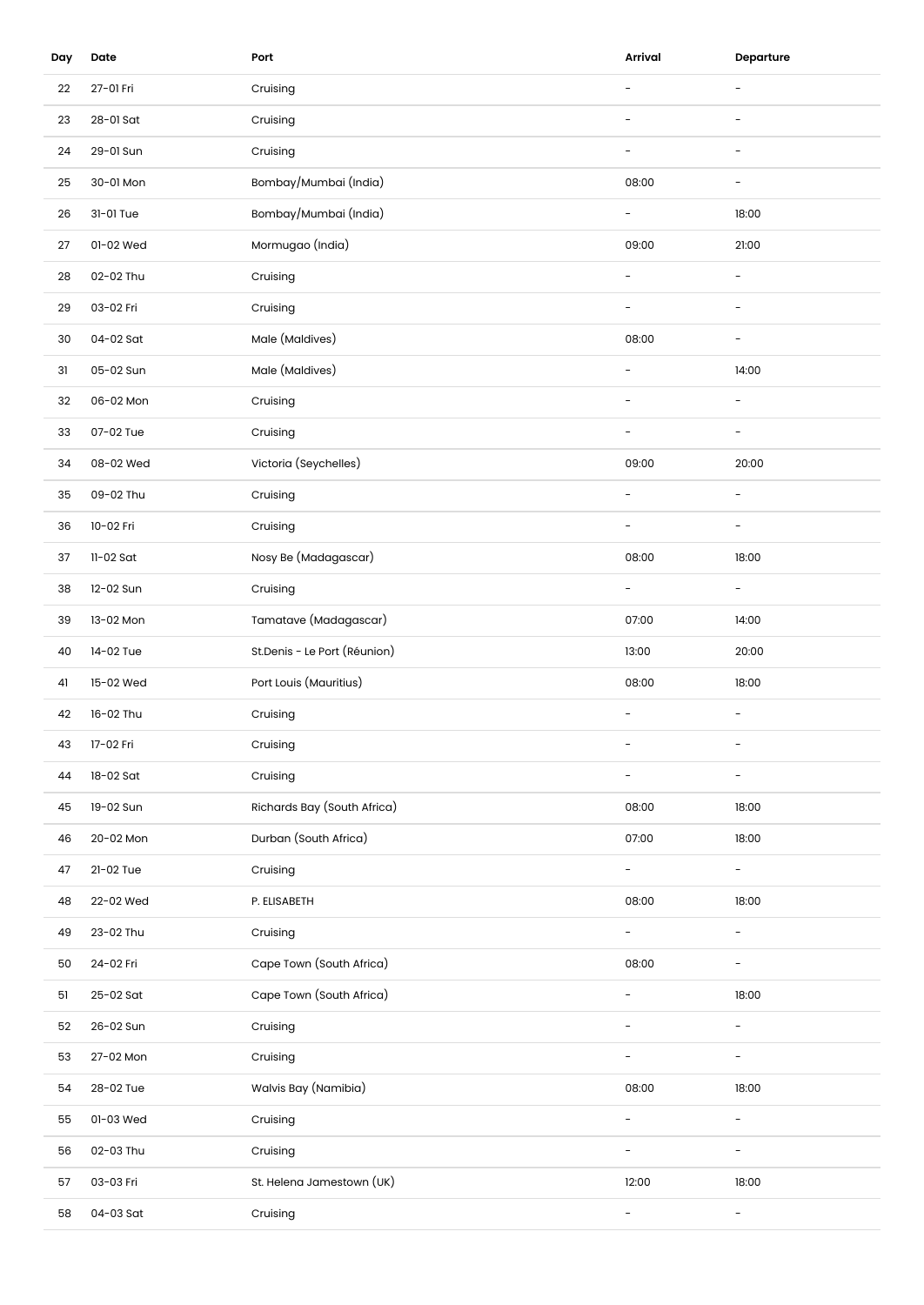| Day | Date        | Port                            | Arrival                  | Departure                |
|-----|-------------|---------------------------------|--------------------------|--------------------------|
| 59  | 05-03 Sun   | Cruising                        | $\qquad \qquad -$        | $\qquad \qquad -$        |
| 60  | 06-03 Mon   | Cruising                        | $\overline{a}$           |                          |
| 61  | 07-03 Tue   | Cruising                        | $\overline{a}$           | $\overline{\phantom{0}}$ |
| 62  | 08-03 Wed   | Rio de Janeiro (Brazil)         | 13:00                    | $\overline{\phantom{a}}$ |
| 63  | 09-03 Thu   | Rio de Janeiro (Brazil)         | $\qquad \qquad -$        | 17:00                    |
| 64  | 10-03 Fri   | Cruising                        | $\overline{a}$           | $\overline{a}$           |
| 65  | 11-03 Sat   | Cruising                        | $\overline{\phantom{a}}$ | $\qquad \qquad -$        |
| 66  | 12-03 Sun   | <b>Buenos Aires (Argentina)</b> | 09:00                    | $\qquad \qquad -$        |
| 67  | 13-03 Mon   | <b>Buenos Aires (Argentina)</b> |                          | 19:00                    |
| 68  | 14-03 Tue   | Montevideo (Uruguay)            | 08:00                    | 17:00                    |
| 69  | 15-03 Wed   | Cruising                        | $\overline{\phantom{a}}$ | $\overline{\phantom{a}}$ |
| 70  | 16-03 Thu   | Puerto Madryn (Argentina)       | 09:00                    | 18:00                    |
| 71  | 17-03 Fri   | Cruising                        | $\qquad \qquad -$        | $\overline{\phantom{a}}$ |
| 72  | 18-03 Sat   | Cruising                        | $\qquad \qquad -$        | $\overline{a}$           |
| 73  | 19-03 Sun   | Ushuaia (Argentina)             | 08:00                    | $\overline{a}$           |
| 74  | 20-03 Mon   | Ushuaia (Argentina)             | $\overline{\phantom{a}}$ | 16:00                    |
| 75  | 21-03 Tue   | Cruising                        | $\qquad \qquad -$        | $\qquad \qquad -$        |
| 76  | 22-03 Wed   | Punta Arenas (Chile)            | 08:00                    | 19:00                    |
| 77  | 23-03 Thu   | Cruising                        | $\overline{a}$           | $\qquad \qquad -$        |
| 78  | 24-03 Fri   | Cruising                        | $\overline{\phantom{a}}$ | $\overline{\phantom{a}}$ |
| 79  | 25-03 Sat   | Puerto Chacabuco (Chile)        | 08:00                    | 16:00                    |
| 80  | 26-03 Sun   | Puerto Montt (Chile)            | 09:00                    | 18:00                    |
| 81  | 27-03 Mon   | Cruising                        | $\overline{\phantom{a}}$ | $\qquad \qquad -$        |
| 82  | 28-03 Tue   | San Antonio (Santiago) Chile    | 08:00                    | $\overline{\phantom{a}}$ |
| 83  | 29-03 Wed   | San Antonio (Santiago) Chile    | $\overline{\phantom{a}}$ | 18:00                    |
| 84  | 30-03 Thu   | Cruising                        | $\overline{a}$           | $\qquad \qquad -$        |
| 85  | 31-03 Fri   | Cruising                        | $\overline{\phantom{a}}$ | $\overline{\phantom{a}}$ |
| 86  | $01-04$ Sat | Arica (Chile)                   | 08:00                    | 18:00                    |
| 87  | 02-04 Sun   | Cruising                        | $\overline{\phantom{a}}$ | $\overline{\phantom{a}}$ |
| 88  | 03-04 Mon   | Lima Callao                     | 08:00                    | 18:00                    |
| 89  | 04-04 Tue   | Cruising                        | $\overline{\phantom{a}}$ | $\overline{\phantom{a}}$ |
| 90  | 05-04 Wed   | Cruising                        | $\overline{\phantom{a}}$ | $\qquad \qquad =$        |
| 91  | 06-04 Thu   | MANTA (EQUADOR)                 | 08:00                    | 18:00                    |
| 92  | 07-04 Fri   | Cruising                        | $\overline{\phantom{a}}$ | $\equiv$                 |
| 93  | 08-04 Sat   | PANAMA CANAL                    | 08:00                    | 18:00                    |
| 93  | 08-04 Sat   | Cristobal (Panama)              | 19:00                    | $\overline{\phantom{a}}$ |
| 94  | 09-04 Sun   | Cristobal (Panama)              | $\overline{\phantom{0}}$ | 18:00                    |